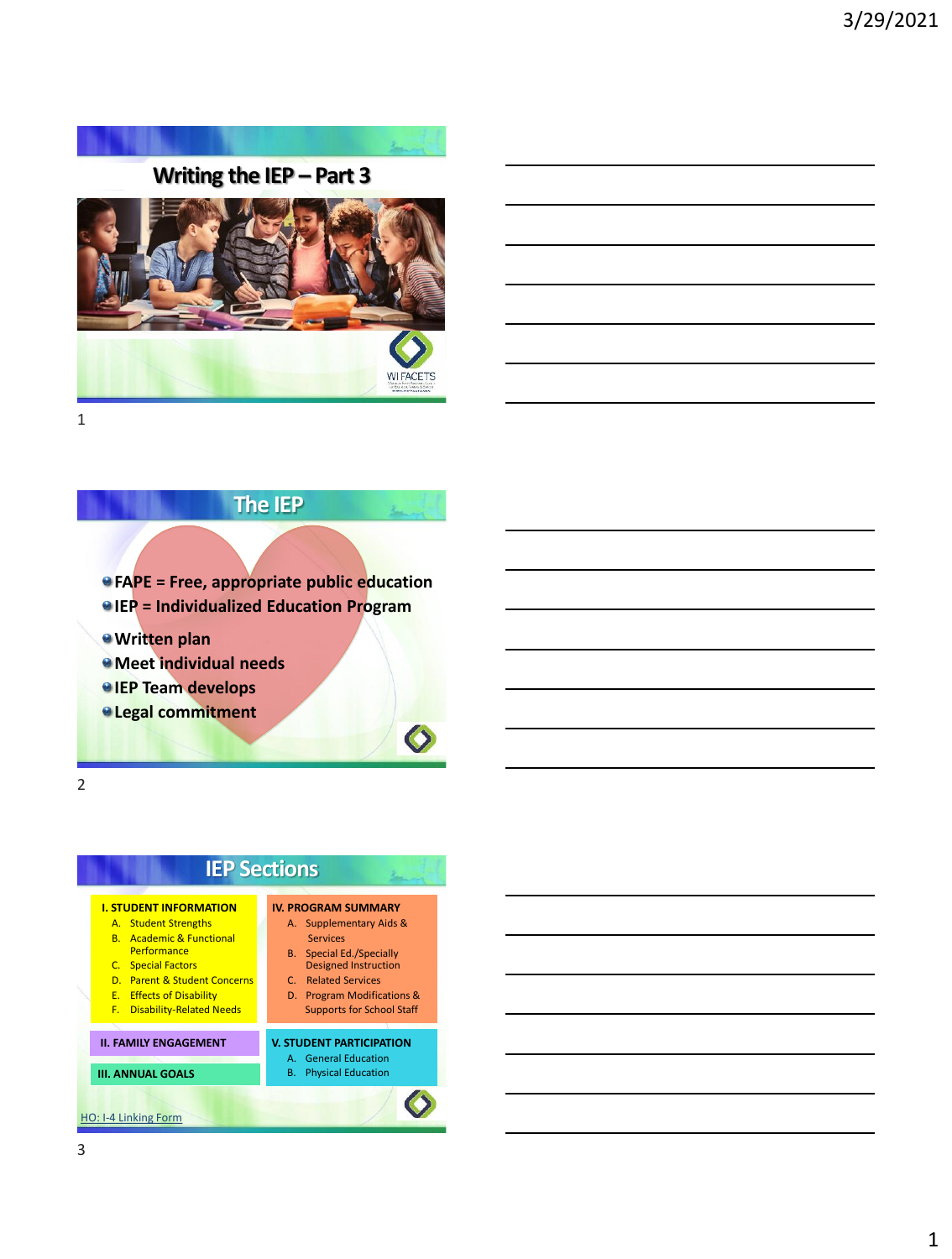



# **III. A. Review Previous Goals**

Previous IEP goals reviewed:



5

# **III. B. Annual Goals**

Close gaps Align with grade level standards **Ambitious** Achievable in 1 year





[Info. Bulletin 18.02 \(FAPE, Endrew F.](https://dpi.wi.gov/sped/laws-procedures-bulletins/bulletins/18-02)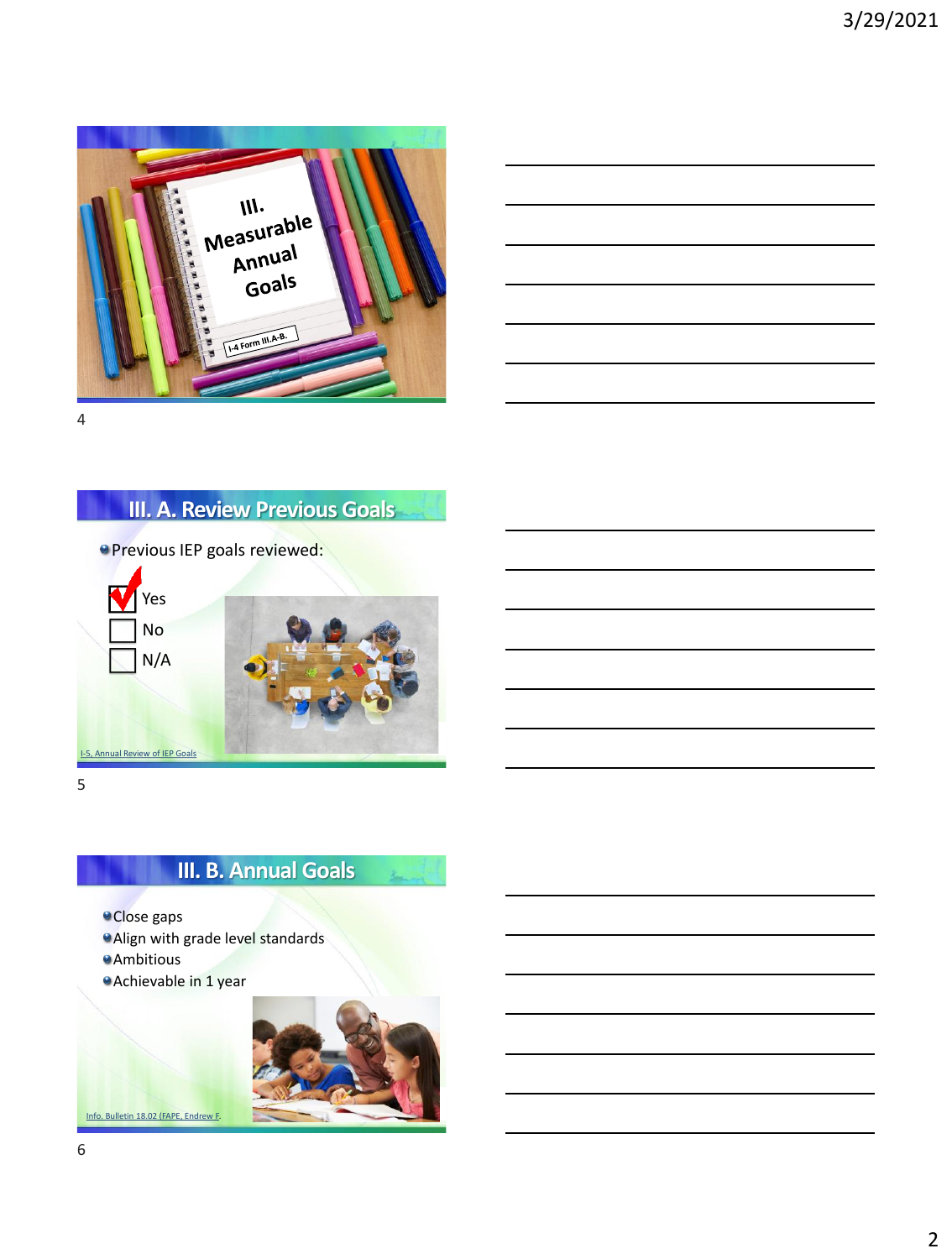





# **III. B. Annual Goals**

- **Benchmarks**
- Measurable steps
- Most significant cognitive disability
- Alternate assessment

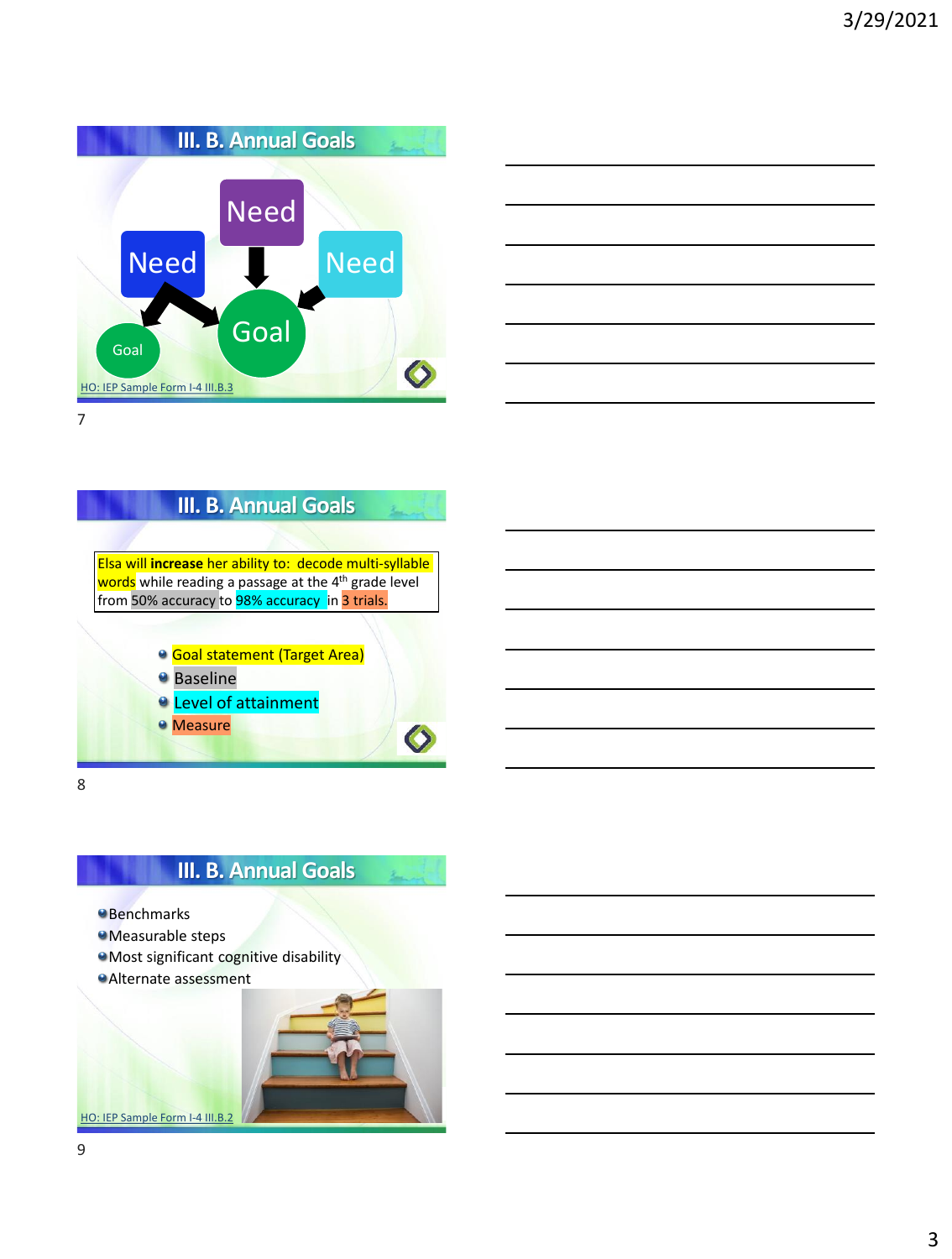# **III. B. Annual Goals**

 $\mathbf{z}_{\text{max}}$ 

**Progress reports to parents** 

**At least as often as Gen.Ed. reports** 

**[I-6 Interim Review of IEP Goals](https://dpi.wi.gov/sped/laws-procedures-bulletins/procedures/sample/forms)** 



10

# **S.M.A.R.T. Goals**



11

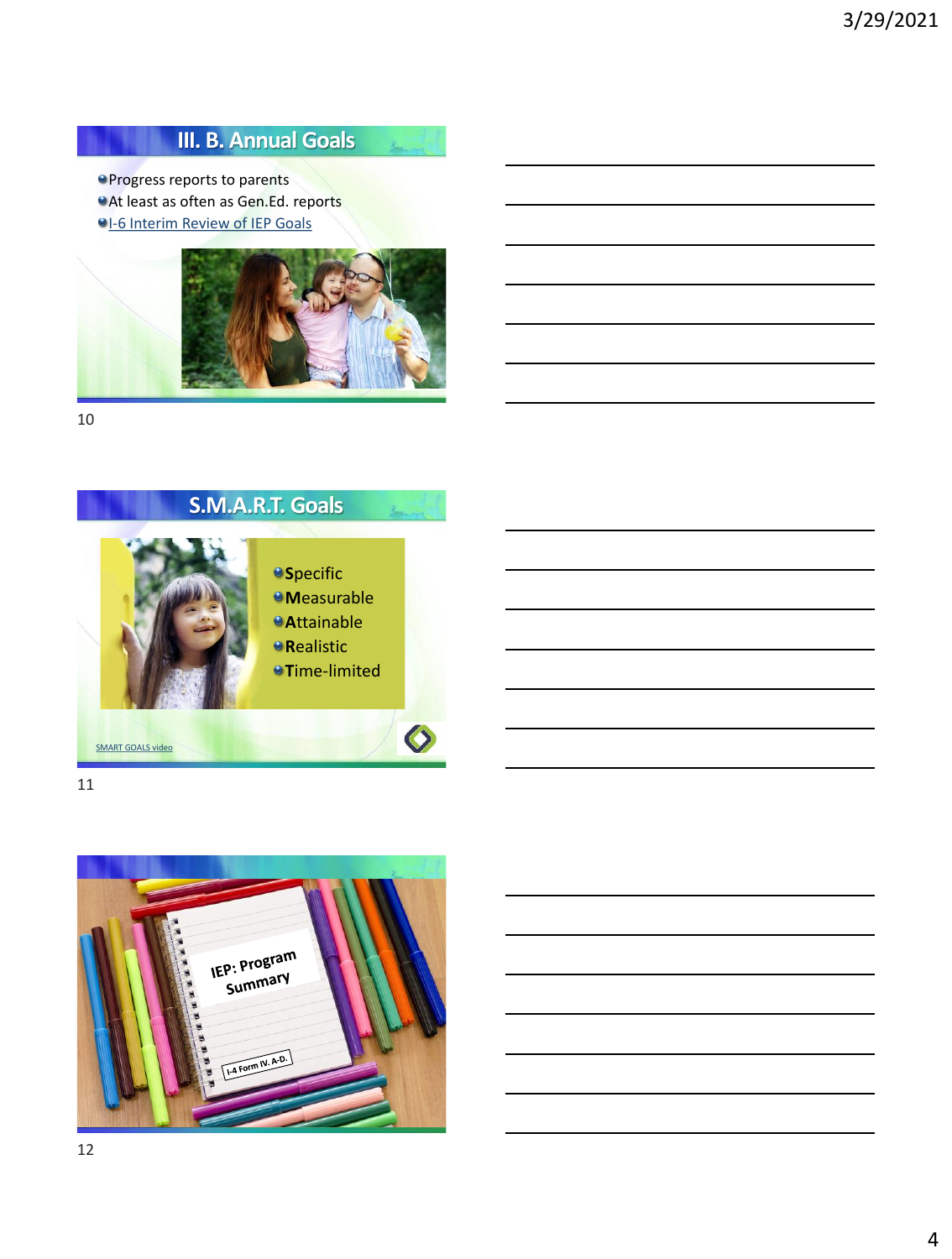

## **IV. Program Summary**

#### **Statement of Services:**

- 1. Progress toward Goals 2. General education curriculum
- 
- 3. Non-academics 4. Educated with children
- with & without disabilities



14

## **IV. A. Supplementary Aids & Services**

### **What the student needs:**

Services & supports (accommodations) in regular ed. classes, other education-related & non-academic settings

### **Examples:**

- Environment
- Level of staff
- Materials
- Pacing
- Subject presentation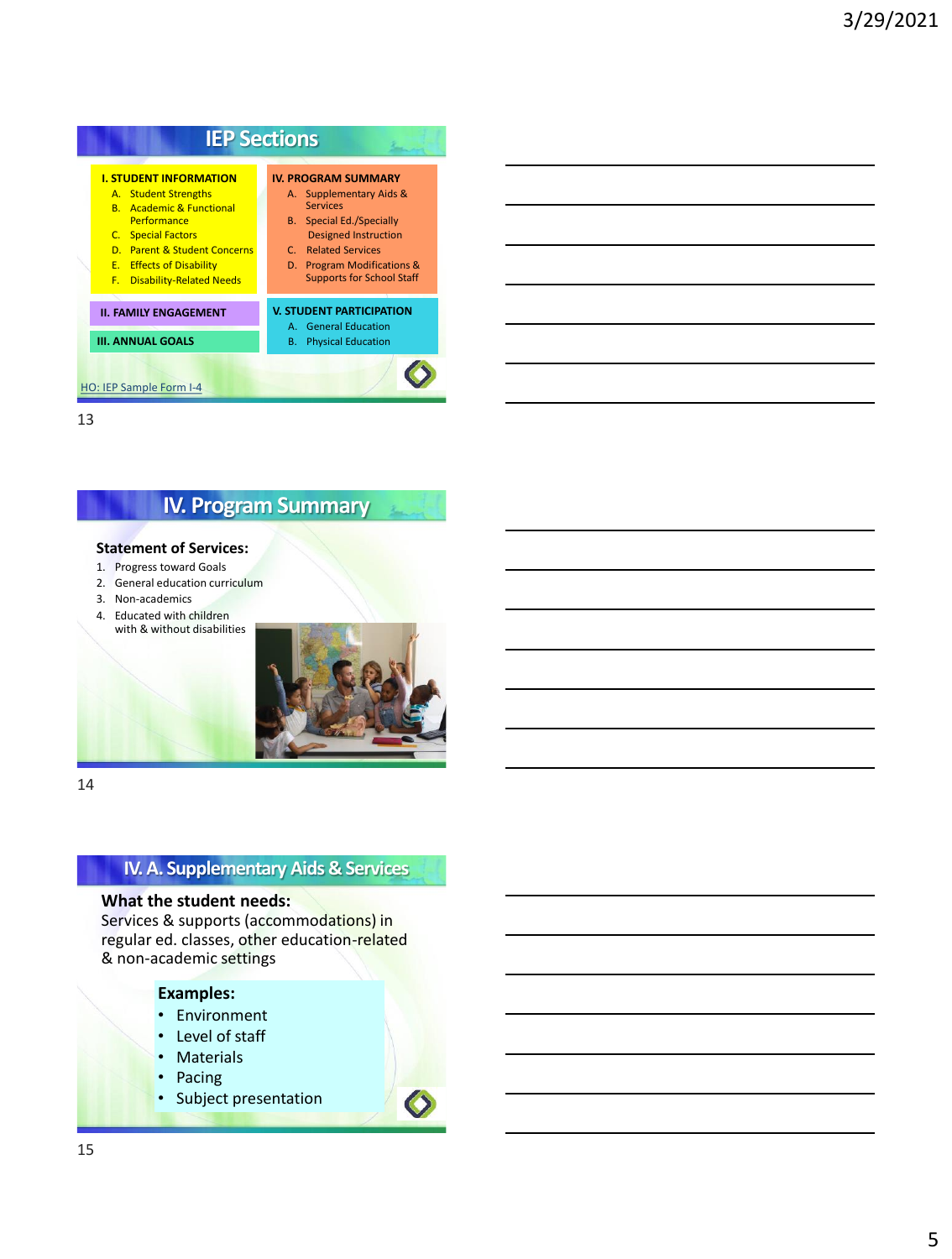## **IV.A. Supplementary Aids & Services**

### **More examples:**

- **Assignment** modification
- **Self-manage**
- **•** Social interaction



16

### **IV.A. Supplementary Aides & Services**

### **Example:**

- **O** Testing Adaptation
- **O** District & state assessments
- Support tools (all students)
- Accommodations (SwD)
- <sup>●</sup> [I-7 forms](https://dpi.wi.gov/sped/laws-procedures-bulletins/procedures/sample/forms)
- **Use in day-to-day instruction**

17

## **IV. B. Special Education**

- *Specially-designed instruction, at no cost to parents, to meet the unique needs of a child with a disability*
- **Must be in every IEP**
- **Adapting content, methodology, delivery of instruction**

#### **Examples:**

- Instruction in subject areas
- Speech therapy
- Specially-designed Phys. Ed.
- Assistive technology
- Travel training
- Vocational education

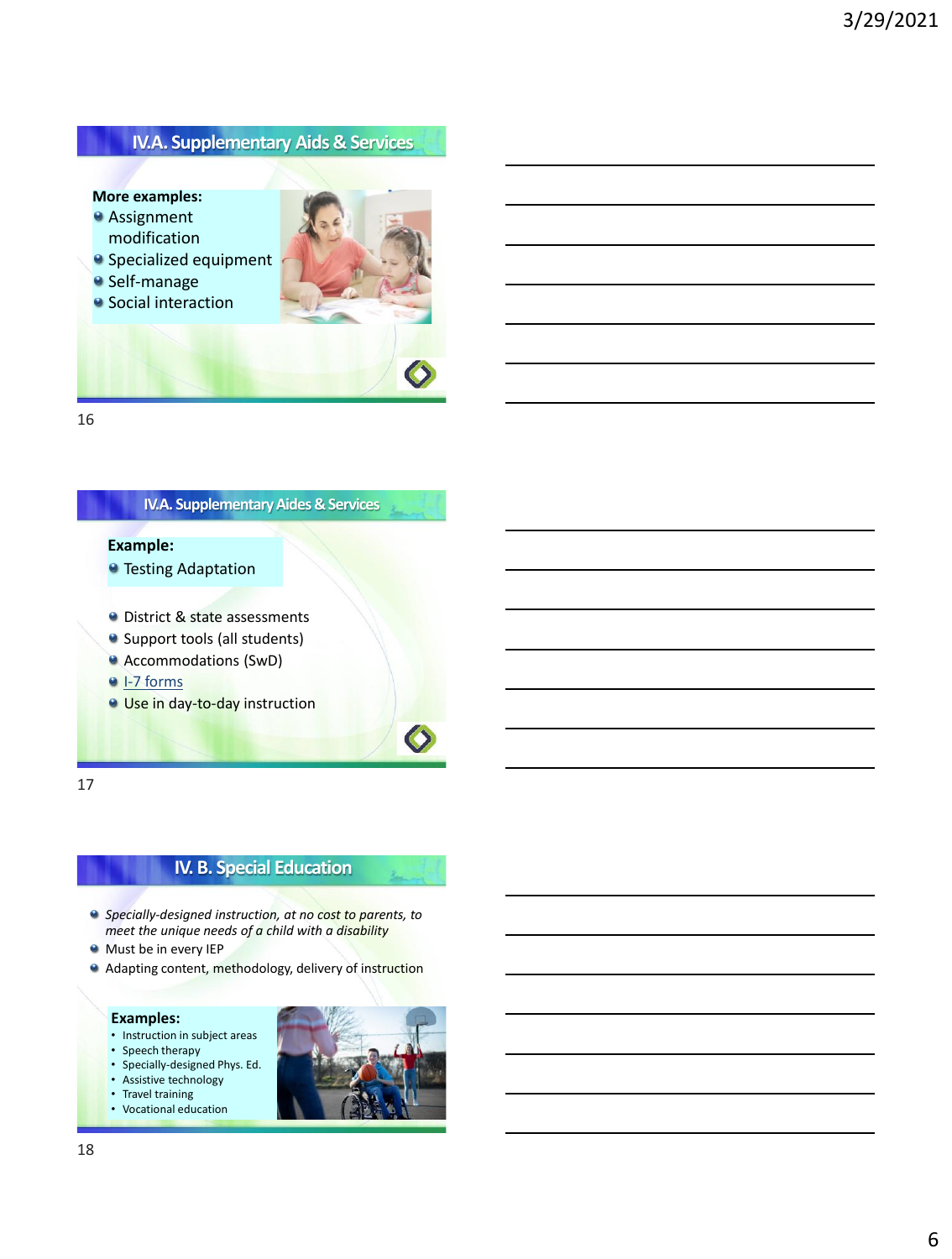# **IV. C. Related Servicess**

*Transportation & such developmental, corrective, & other supportive services needed to help student benefit from special education*



19

## **IV. C. Related Servicess**

- **Assistive Technology**
- **Audiology**
- **Counseling**
- **Interpreting Services**
- **Medical Services**
- **O** Occupational Therapy
- **O** Orientation & Mobility
- **Physical Therapy**
- **Psychological Services**

**Rehab Counseling** School Nurse/Health Services **• School Social Work Services Speech & Language** 

**Parent Counseling & Training Recreation Therapy** 

- **•** Transportation
- <sup>o</sup> Other

**NOT** - surgically implanted devices (cochlear implants)

20

## **IV. D. Supports for School Personnel**

*Services or activities for school personnel to help them meet the needs of the student.*

#### **Examples:**

- **Training/in-service**
- **Classroom aide**
- **Outside consultant**
- Extra staff time
- **Team teaching**
- **Planning time**
- **Materials modification Peer consultations**
- **Special equipment**